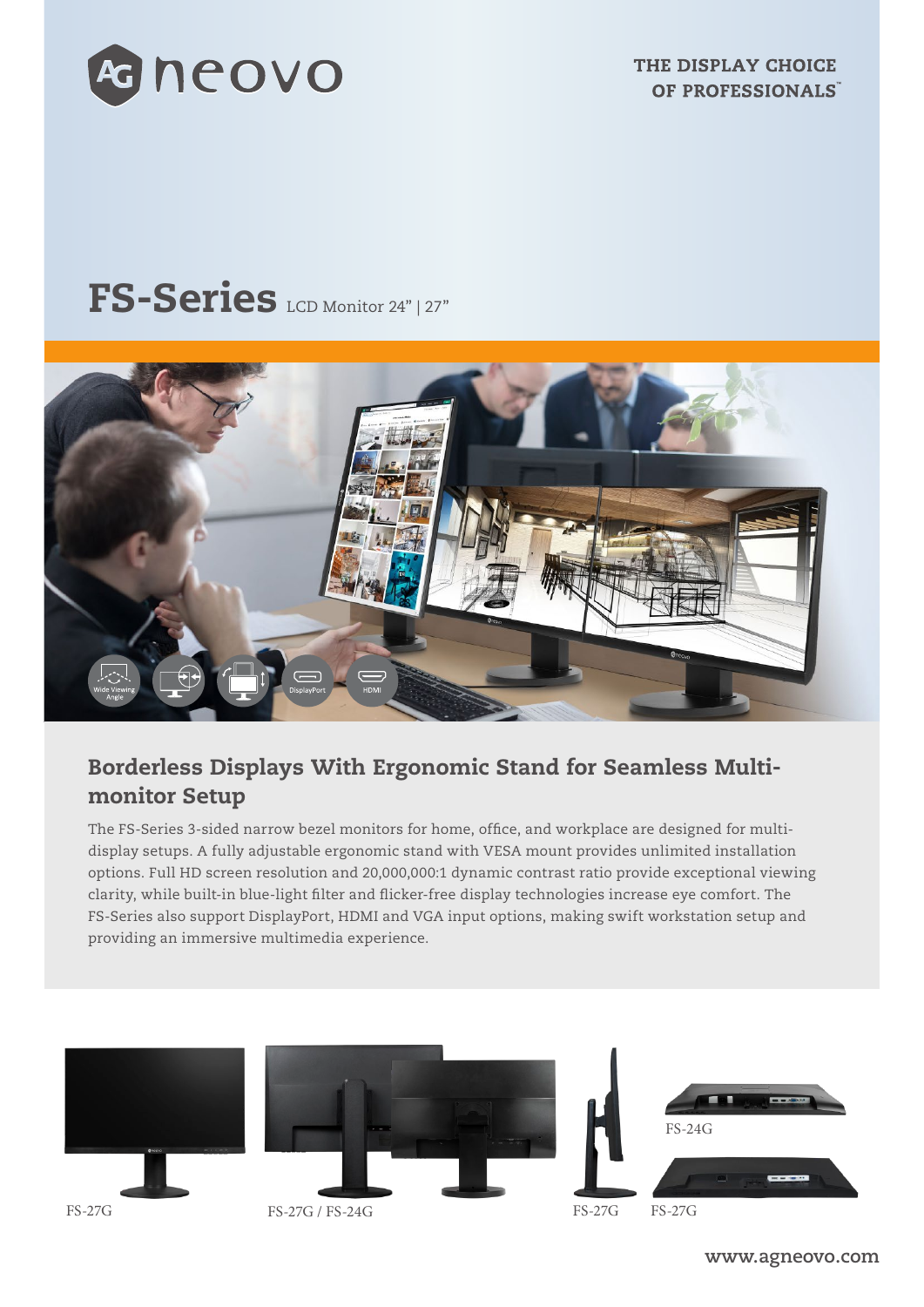



Wide Viewing Angle

### **3-sided Narrow Bezel and Wide Viewing Angle**

The 3-sided narrow bezel design broadens the screen space; it also allows for easy setup of multiple monitors with a reduced bezel gap, making users to enjoy an expansive viewing experience, meanwhile, enhancing productivity at work. And the wide viewing angle of 178/178 degrees offers true colour accuracy for viewing from almost any angle to the screen.

#### **Highly Adjustable Stand**

The height-adjustable stand allows effortless adjustment in any direction, including screen orientation, to attain the perfect workstation setup. Tilt, swivel, and height all offer ample flexibility and room to suit unique requirements. Switching from portrait to landscape is just an easy twist, with a pivot designed just for that purpose.



FS-27G



#### **Eye Comfort**

Eye comfort figures high on the list of strengths that define the FS-Series. The flicker-free backlight and blue light filter of the FS-Series ensure a comfortable viewing experience by reducing eyestrain after long periods of use.

#### **Features**

- Full HD 1920 x 1080 resolution
- Crisp 20,000,000 dynamic contrast ratio
- 3-sided narrow bezel design for seamless multi-display setups
- Versatile connectivity: DisplayPort, HDMI, VGA
- Blue-light filter and Flicker-free display technology reduces eye discomfort
- VESA mount compatibility for flexible installation
- Height adjustable stand allows users to tilt, pivot and swivel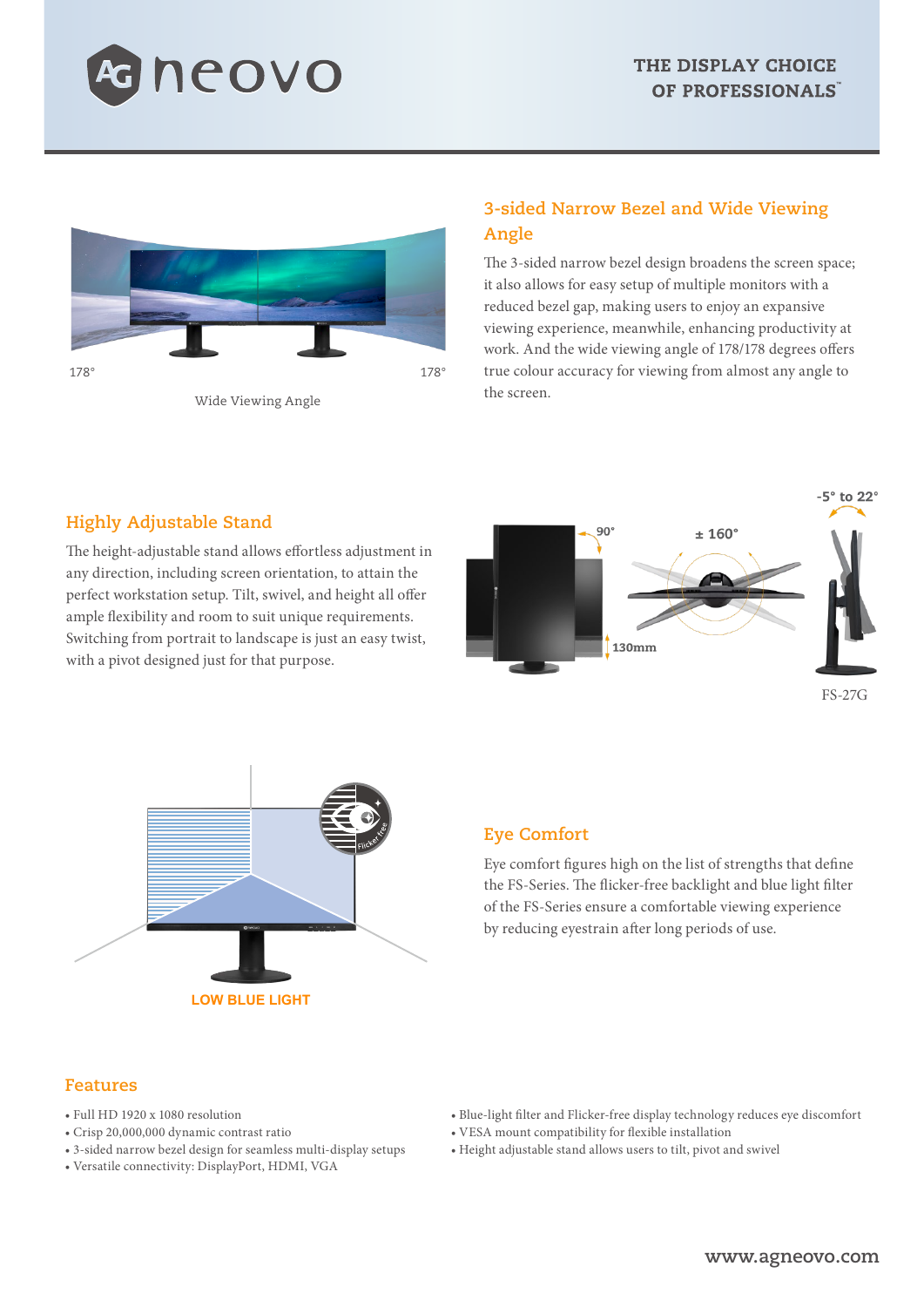

### THE DISPLAY CHOICE OF PROFESSIONALS

#### Specifications FS-24G FS-27G

| Panel                       |
|-----------------------------|
| Panel Type                  |
| Panel Size                  |
| Max. Resolution             |
| Pixel Pitch                 |
| Brightness                  |
| Contrast Ratio              |
| Viewing Angle (H/V)         |
| Display Colour              |
| Response Time               |
| Frequency                   |
| Frequency (H)               |
| Frequency (V)               |
| Signal Input                |
| DisplayPort                 |
| HDMI                        |
| VGA                         |
| Audio                       |
| Audio In                    |
| Audio Out                   |
| Internal Speakers           |
| Power                       |
| Power Supply                |
| Power Requirements          |
| On Mode                     |
| Stand-by Mode               |
| Off Mode                    |
| <b>Operating Conditions</b> |
| Temperature                 |
| Humidity                    |
| <b>Storage Conditions</b>   |
| Temperature                 |
| Humidity                    |
| Mounting                    |
| <b>VESA FPMPMI</b>          |
| Stand                       |
| Tilt                        |
| Pivot                       |
| Swivel                      |
| Height Adjustment           |
| Security                    |
| Kensington Security Slot    |
| <b>Dimensions</b>           |
| Product with Base (W x H    |
| Product w/o Base (W x H x   |
| Packaging (W x H x D)       |
| Weight                      |
| Product w/o Base            |
| Product with Base           |
| Packaging                   |
| <b>Regulation Approval</b>  |
| Certifications & Complian   |
| <b>Accessories</b>          |
|                             |

| Panel Type                    | LED-Backlit TFT LCD (VA Technology)             | LED-Backlit TFT LCD (IPS Technology)   |
|-------------------------------|-------------------------------------------------|----------------------------------------|
| Panel Size                    | 23.8"                                           | 27.0"                                  |
| Max. Resolution               | FHD 1920 x 1080                                 | FHD 1920 x 1080                        |
| Pixel Pitch                   | 0.275 mm                                        | 0.314 mm                               |
| Brightness                    | 250 cd/m <sup>2</sup>                           | 250 cd/m <sup>2</sup>                  |
| Contrast Ratio                | 20,000,000:1 (DCR)                              | 20,000,000:1 (DCR)                     |
| Viewing Angle (H/V)           | 178°/178°                                       | 178°/178°                              |
| Display Colour                | 16.7M                                           | 16.7M                                  |
| Response Time                 | 5 ms                                            | 5 ms                                   |
| Frequency                     |                                                 |                                        |
| Frequency (H)                 | 30 kHz-83 KHz                                   | 30 kHz-83 KHz                          |
| Frequency (V)                 | 50 Hz-75 Hz                                     | 50 Hz-75 Hz                            |
| Signal Input                  |                                                 |                                        |
| DisplayPort                   | x 1                                             | x 1                                    |
| HDMI                          | $1.3 \times 1$                                  | $1.3 \times 1$                         |
| VGA                           | 15-Pin D-Sub x 1                                | 15-Pin D-Sub x 1                       |
| Audio                         |                                                 |                                        |
| Audio In                      | Stereo Audio Jack (3.5 mm)                      | Stereo Audio Jack (3.5 mm)             |
| Audio Out                     | Stereo Audio Jack (3.5 mm)                      | Stereo Audio Jack (3.5 mm)             |
| Internal Speakers             | 2W x 2                                          | 2W x 2                                 |
| Power                         |                                                 |                                        |
| Power Supply                  | Internal                                        | Internal                               |
| Power Requirements            | AC 100-240V, 50/60 Hz                           | AC 100-240V, 50/60 Hz                  |
| On Mode                       | 19W (On)                                        | 17W (On)                               |
| Stand-by Mode                 | < 0.5W                                          | < 0.5W                                 |
| Off Mode                      | < 0.3W                                          | < 0.3W                                 |
| <b>Operating Conditions</b>   |                                                 |                                        |
| Temperature                   | 0°C-40°C (32°F-104°F)                           | 0°C-40°C (32°F-104°F)                  |
| Humidity                      | 10%-85% (non-condensing)                        | 10%-85% (non-condensing)               |
| <b>Storage Conditions</b>     |                                                 |                                        |
| Temperature                   | $-20^{\circ}$ C - 60°C (-4°F-140°F)             | $-20^{\circ}$ C - 60°C (-4°F-140°F)    |
| Humidity                      | 5%-85% (non-condensing)                         | 5%-85% (non-condensing)                |
| Mounting                      |                                                 |                                        |
| VESA FPMPMI                   | Yes (100 x 100 mm)                              | Yes (100 x 100 mm)                     |
| Stand                         |                                                 |                                        |
| Tilt                          | -5° to 20°                                      | -5° to 22°                             |
| Pivot                         | $0^\circ$ to $90^\circ$                         | $0^\circ$ to $90^\circ$                |
| Swivel                        | $±160^{\circ}$                                  | $± 160^{\circ}$                        |
| Height Adjustment             | 0-100 mm                                        | 0-130 mm                               |
| Security                      |                                                 |                                        |
| Kensington Security Slot      | Yes                                             | Yes                                    |
| Dimensions                    |                                                 |                                        |
| Product with Base (W x H x D) | 540.0 x 515.9 x 204.3 mm (21.3" x 20.3" x 8.0") | 613.8 x 563.3 x 244.6 mm (24.2" x 22.2 |

## $(P)$  540.0 x 324.4 x 51.4 mm (21.3" x 12.8" x 2.0 655.0 x 408.0 x 172.0 mm (25.8" x 16.1" x 6.

Optional Accessories Ceiling Mount (Landscape only) CMP-01+WMK-03 CMP-01+WMK-03 Wall Mount (Landscape only) WMA-01, WMK-01, WMK-03, PMK-01 WMA-01, WMK-01, WMK-03, PMK-01 Desk Mount (Landscape only) DMC-01, DMC-02D, DMS-01D, DMS-01Q, ES-02 DMC-01, ES-02

| Panel Type                     | LED-Backlit TFT LCD (VA Technology)                     | LED-Backlit TFT LCD (IPS Technology)                    |
|--------------------------------|---------------------------------------------------------|---------------------------------------------------------|
| Panel Size                     | 23.8"                                                   | 27.0"                                                   |
| Max. Resolution                | FHD 1920 x 1080                                         | FHD 1920 x 1080                                         |
| Pixel Pitch                    | 0.275 mm                                                | 0.314 mm                                                |
| Brightness                     | 250 cd/m <sup>2</sup>                                   | 250 cd/m <sup>2</sup>                                   |
| Contrast Ratio                 | 20,000,000:1 (DCR)                                      | 20,000,000:1 (DCR)                                      |
| Viewing Angle (H/V)            | 178°/178°                                               | 178°/178°                                               |
| Display Colour                 | 16.7M                                                   | 16.7M                                                   |
| Response Time                  | 5 ms                                                    | 5 ms                                                    |
| Frequency                      |                                                         |                                                         |
| Frequency (H)                  | 30 kHz-83 KHz                                           | 30 kHz-83 KHz                                           |
| Frequency (V)                  | 50 Hz-75 Hz                                             | 50 Hz-75 Hz                                             |
| Signal Input                   |                                                         |                                                         |
| DisplayPort                    | x 1                                                     | x 1                                                     |
| HDMI                           | $1.3 \times 1$                                          | $1.3 \times 1$                                          |
| VGA                            | 15-Pin D-Sub x 1                                        | 15-Pin D-Sub x 1                                        |
| Audio                          |                                                         |                                                         |
| Audio In                       | Stereo Audio Jack (3.5 mm)                              | Stereo Audio Jack (3.5 mm)                              |
| Audio Out                      | Stereo Audio Jack (3.5 mm)                              | Stereo Audio Jack (3.5 mm)                              |
| Internal Speakers              | 2W x 2                                                  | 2W x 2                                                  |
| Power                          |                                                         |                                                         |
| Power Supply                   | Internal                                                | Internal                                                |
| Power Requirements             | AC 100-240V, 50/60 Hz                                   | AC 100-240V, 50/60 Hz                                   |
| On Mode                        | 19W (On)                                                | 17W (On)                                                |
| Stand-by Mode                  | < 0.5W                                                  | < 0.5W                                                  |
| Off Mode                       | < 0.3W                                                  | < 0.3W                                                  |
| <b>Operating Conditions</b>    |                                                         |                                                         |
| Temperature                    | 0°C-40°C (32°F-104°F)                                   | 0°C-40°C (32°F-104°F)                                   |
| Humidity                       | 10%-85% (non-condensing)                                | 10%-85% (non-condensing)                                |
| <b>Storage Conditions</b>      |                                                         |                                                         |
| Temperature                    | $-20^{\circ}$ C - 60°C (-4°F-140°F)                     | $-20^{\circ}$ C - 60°C (-4°F-140°F)                     |
| Humidity                       | 5%-85% (non-condensing)                                 | 5%-85% (non-condensing)                                 |
| Mounting                       |                                                         |                                                         |
| VESA FPMPMI                    | Yes (100 x 100 mm)                                      | Yes (100 x 100 mm)                                      |
| Stand                          |                                                         |                                                         |
| Tilt                           | $-5^\circ$ to 20 $^\circ$                               | $-5^\circ$ to 22 $^\circ$                               |
| Pivot                          | 0° to 90°                                               | $0^\circ$ to $90^\circ$                                 |
| Swivel                         | $± 160^{\circ}$                                         | $± 160^{\circ}$                                         |
| Height Adjustment              | 0-100 mm                                                | 0-130 mm                                                |
| Security                       |                                                         |                                                         |
| Kensington Security Slot       | Yes                                                     | Yes                                                     |
| Dimensions                     |                                                         |                                                         |
| Product with Base (W x H x D)  | 540.0 x 515.9 x 204.3 mm (21.3" x 20.3" x 8.0")         | 613.8 x 563.3 x 244.6 mm (24.2" x 22.2" x 9.6")         |
| Product w/o Base (W x H x D)   | 540.0 x 324.4 x 51.4 mm (21.3" x 12.8" x 2.0")          | 613.8 x 366.6 x 51.4 mm (24.2" x 14.4" x 2.0")          |
| Packaging (W x H x D)          | 655.0 x 408.0 x 172.0 mm (25.8" x 16.1" x 6.8")         | 706.0 x 457.0 x 196.0 mm (27.8" x 18.0" x 7.7")         |
| Weight                         |                                                         |                                                         |
| Product w/o Base               | 3.3 kg (7.3 lb)                                         | 3.7 kg (8.2 lb)                                         |
| Product with Base              | 4.9 kg (10.8 lb)                                        | 6.0 kg (13.2 lb)                                        |
| Packaging                      | 6.5 kg (14.3 lb)                                        | 7.6 kg (16.8 lb)                                        |
| <b>Regulation Approval</b>     |                                                         |                                                         |
| Certifications & Compliance    | CE, LVD, WEEE, RoHS, REACH                              | CE, LVD, WEEE, RoHS, REACH                              |
| Accessories                    |                                                         |                                                         |
| Supplied                       | Power Cord, HDMI Cable, Audio Cable, Quick Start Guide, | Power Cord, HDMI Cable, Audio Cable, Quick Start Guide, |
|                                | Warranty Card                                           | Warranty Card                                           |
| <b>Optional Accessories</b>    |                                                         |                                                         |
| Ceiling Mount (Landscape only) | CMP-01+WMK-03                                           | CMP-01+WMK-03                                           |
| Wall Mount (Landscane only)    | WMA-01 WMK-01 WMK-03 PMK-01                             | WMA-01 WMK-01 WMK-03 PMK-01                             |